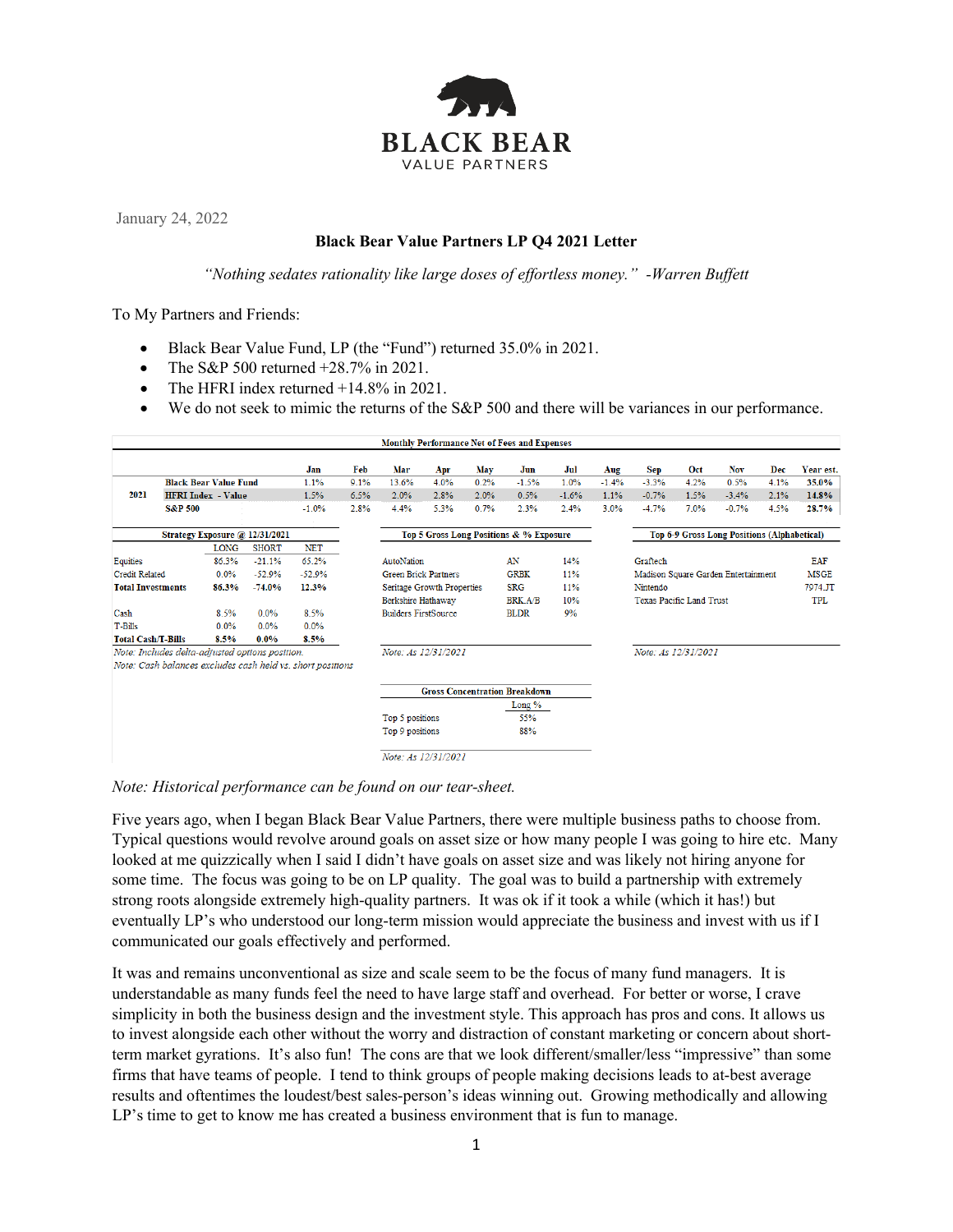

Our partnership invests in a concentrated matter which means returns can be lumpy and not move up or down with the market. We invest based on the prospects of the business, not so much the current emotional opinions of other investors. To do this effectively you need a business that gives you a runway to allow the fundamentals of the businesses to be appreciated and properly valued. That means finding partners who are willing to invest for longer duration and designing a partnership that rewards those LP's (lower fees) for agreeing to invest for a longer period. It is critical to design a business model that lines up with your investment style.

The journey has been immensely rewarding as over the last 5 years I have gotten to know our LP's who have added value far more than their capital. They have become friends and advisors. Thank you for your trust and your patience.

Also, a big thank you to my wife Lauren and our children, Sydney, Zoey, and Max. I couldn't do this job without their love and support. Being an entrepreneur requires a very supportive and patient spouse and I hit the ball out of the park with Lauren.

Remaining stoic and reasonable when the market has seemingly lost its marbles has not been without frustration. That said, I'm simply not going to risk our capital in ideas that require a large dose of imagination, a gamblers attitude toward speculation or free money from the Fed. There are some who made money that way and that is OK. I hope they recognize their good fortune and cashed in some chips on the way up. It is not and will not be the way we operate.

For the last decade plus, there has been a general feeling that interest rates will remain low, inflation will remain muted, and the party can continue ad-infinitum. Skepticism waned while "investors" believed every qualitative story and assigned nosebleed valuations. If a company made a good product, profits did not matter and the stock made a good investment independent of price. We know that is not true. Being short businesses like this was painful at times.

I don't know if the party is ending, but the lights are certainly flickering, and people seem to be admiring the exit doors. The belief that money will remain free is dissipating as the costs of higher inflation (higher interest rates) are top of mind. Some skepticism is returning to the market. Those with a fundamental background who can understand the relationship between business quality and price will do well.

I am hopeful that these next 10 years+ can reward the skeptical and thoughtful investor. With our longer-term capital base, we can take advantage of market dislocations and plant the seeds for the next 5-10 years of returns.

#### **Brief Discussion On 2021 & Fund Positioning**

It is unusual to outperform the broader market when we have sizeable, short positions. While 2021 was extraordinary, we should not come to expect this kind of performance when markets go up so dramatically.

Our collection of businesses are both better qualitatively and cheaper quantitatively than most. They are led by able management who understand the importance of quality operations and top-notch capital allocation.

We entered 2022 with a meaningful short exposure to over-valued, lower-quality businesses. Many of these businesses were priced to perfection and rely on assumptions that do not have any room for error. They also require low costs of capital (i.e., low interest rates).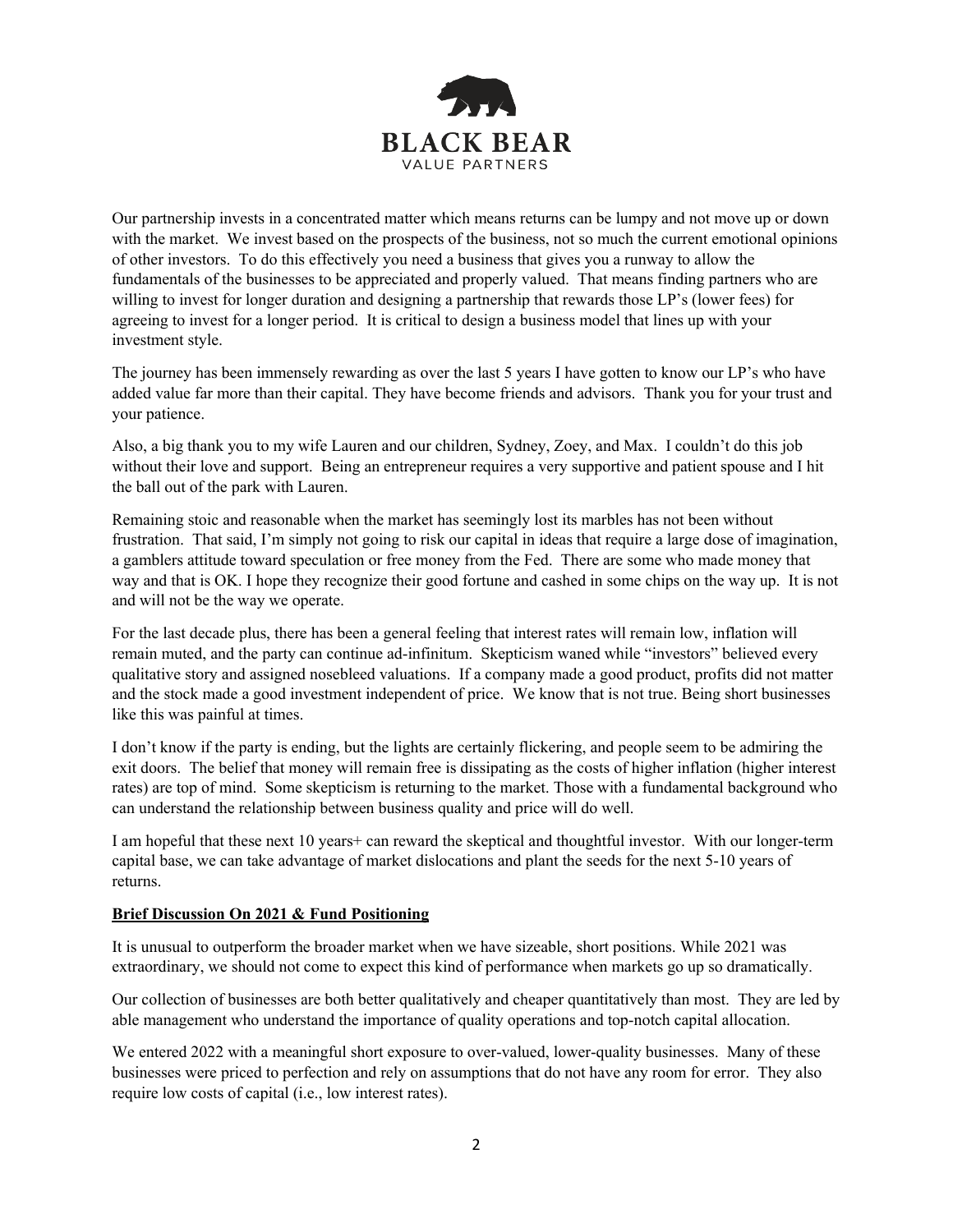

We continue to maintain a large short credit position. Rates seem likely to go up and those who think they cannot lose money holding bonds will discover a cruel reality. Inflation will silently eat the returns of fixed income instruments and provide negative real returns. Additionally, as wage and commodity inflation persist, margins will be squeezed, and the underlying credit metrics will look worse.

We remain highly concentrated in the businesses we own. In times when the market dips, our CEOs know how to buy back their stock and make quality deals on behalf of the shareholders. I will continue to invest our capital with a long-term view and in a concentrated manner to focus on our best ideas. Please see below for a discussion on our top 5 holdings.

# **Top 5 Businesses We Own**

## AutoNation (~14% of AUM at year-end)

AutoNation is an example of what can happen when you marry excellent business operations with best-in-class capital allocation. Mike Jackson and his team have been able to reinvest in the business, grow ancillary businesses, acquire new dealerships all while buying back TONS of stock when the opportunity presents itself (27% of the company over trailing 12 months ending 9/30). Other companies should take notice and use AutoNation as a case study in compounding value for shareholders while also being a great corporate citizen.

Auto dealers have been over-earning on car sales due to a lack of inventory from the semiconductor shortage. It seems obvious that when the semiconductor shortage is resolved, more cars will become available and unit profitability will be reduced. In short, their earnings will likely decline in the 12 months following the inventory shortage and then resume their rise. Our longer-term horizon allows us the ability to own the business and not focus on a short-term issue. The semiconductor issue is likely to persist thru 2022 though this is a guess. Ultimately our long-term thesis on the business remains intact. If the business can extend its moat, maintain their pricing power, and remain important to both their customers and suppliers we will do fine.

Over the last 12 months ending September 30, 2021, the company has bought back 27% of the shares at a cost of ~\$81.50. Given the stock has been trading at \$100+ it has been a good investment on a mark-to-market basis. More importantly, we own 27% more of the company without having to lay out a single dollar of cash. It has a dramatic impact on my estimates of free-cashflow on a per-share basis.

Looking forward the Company should be able to generate \$10-\$14 per year in free-cash flow which means we likely own it somewhere between an 8-12% yield. Additionally, if AutoNation achieves modest levels of success with AutoNation USA (new used-car supercenters) it could add another \$6-\$12 of per share value to the business. Note that at current prices, very little in the way of AutoNation USA success is priced in.

## Green Brick Partners  $\left(\sim\!11\%$  of AUM at year-end) – previous unnamed homebuilder

Green Brick Partners is a residential land developer and homebuilder. Most of their operations are in Texas, Georgia, and Florida. GRBK was formerly a private partnership between Jim Brickman and entities related to Greenlight Capital (managed by David Einhorn). David is currently the Chairman of the Board.

There is a long-term fundamental supply/demand imbalance in housing inventory. This is a direct result of underproduction of new homes amid a challenging mortgage financing environment over the last 10+ years since the Great Financial Crisis. Looking forward we should have increased housing demand from millennials as they enter the family-phase of life and desire more space. Rates are still near historic lows and people are desiring more personal space as remote work becomes more acceptable.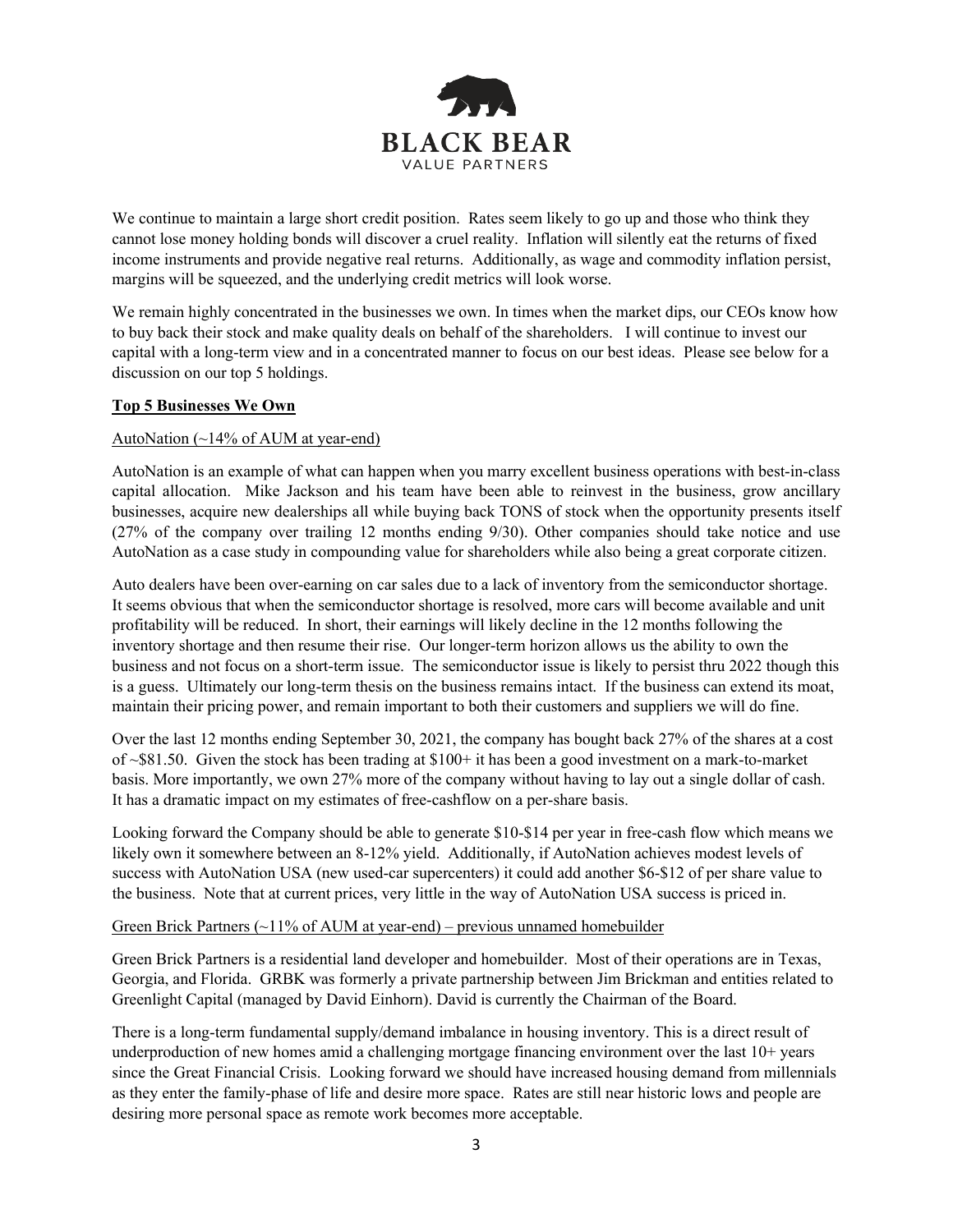

It is rare to be able to partner with an excellent operator and an excellent capital allocator. As evidenced by our investment in AutoNation, when you marry those 2 concepts you can wind up with a wonderful result. GRBK has been reinvesting their cashflow in additional lots/land inventory. This masks the earnings power of the company. The company is valued somewhere between 6-10x steady-state earnings and potentially even cheaper than that. I tend to be more conservative given the potential for rate rises and inflationary increases in development costs. We have high-quality stewards at both the operating and Board level.

# Seritage Growth Properties (~11% of AUM at year-end)

Seritage Growth Properties is the real estate formerly associated with Sears/Kmart. Most of the properties are in some form of redevelopment or sale. The stock screens terribly as the business is burning cash on an operating basis. This investment requires a longer-term view and understanding the quality of the real estate, the changing dynamics of their balance sheet/cash burn and longer-term earnings potential.

The real estate is bifurcated with some properties located at main/main with promising redevelopment opportunities. The company has been thoughtful in partnering with JV partners to lighten the financial burden on their redevelopment. At the same time management has been working on selling non-core assets both to raise cash and to focus on the projects that will move the needle. Historically it was unclear to investors what the 5–10-year focus would be, and it seemed like properties were only sold on an as-need basis. The new CEO has prioritized exiting these non-core assets and will benefit both their team and the shareholders with renewed focus on the remaining assets.

Currently the company has a \$1.6BB term loan provided by Berkshire Hathaway. The loan bears interest at 7%. Recently Berkshire amended the loan to allow the company to repay the debt early as they sell properties and/or find alternate sources of debt. SRG is already taking advantage of this by paying down the debt from recent sales. Additionally, as their projects begin producing cashflow they can get mortgages at far lower cost further reducing the cash burn.

If I am being coy on what I think the potential earnings power and asset-value is, you're correct! This has been a stock that has been selling off dramatically in 2022 and I am more interested in keeping some of that work in-house as I contemplate our investment in the business. Roughly speaking I think the downside is fairly limited and can see outcomes that result in us making 2-3x over a 5–7-year period.

## Berkshire Hathaway (~10% of AUM at year-end)

Please see Q1 2021 letter for our Berkshire on a Napkin investment exercise. We have written on it extensively and will save your eyeballs from extraneous reading.

Berkshire is cheap for owning such high-quality businesses and will continue to grind higher and compound value for us.

#### Builders FirstSource (~9% of AUM at year-end) – previously unnamed homebuilder related investment

Builders FirstSource is a supplier and manufacturer of building materials for professional homebuilders, subcontractors, remodelers, and consumers. Their products include factory-built roof and floor trusses, wall panels and stairs, vinyl windows and custom millwork.

Please refer to some of the discussion on GRBK above. The fundamental discussion about homebuilders applies to BLDR. As more homes are built across the country, there will be an increased need for scaled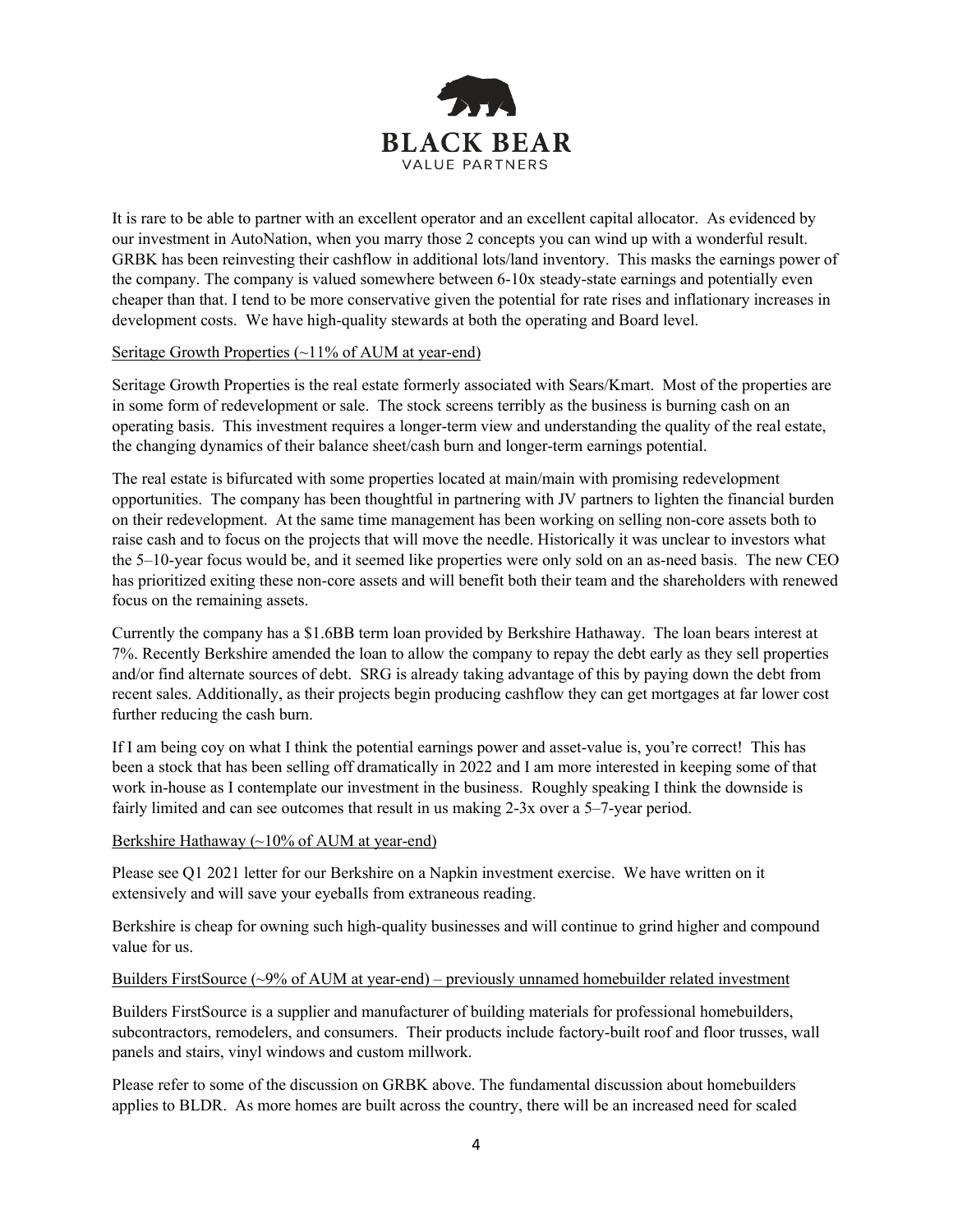

sourcing of products to homebuilders. There is a large amount of fragmentation in the supply chain which provides BLDR a long runway for acquisitions and realistic synergies.

The management team has de-levered the business from above 5x to 1-2x and has been using their prodigious free cash flow to both acquire new businesses and buy in their stock. While I historically always liked their business, their historic high-debt levels gave me pause. They have right sized their balance sheet and are taking a very thoughtful view on capital allocation on behalf of shareholders.

BLDR should be able to generate \$7-\$10 a share in cash in the medium term with significant upside if they can scale through acquisition and/or further penetrate existing markets. We own it at a 10-14% free-cash flow yield so little growth is needed for us to compound value at high rates.

#### **In closing**

Thank you to our terrific service providers: BTIG (prime broker), EisnerAmper (tax/audit), Kleinberg Kaplan (legal), Opus Fund Services (fund administration). They have been great partners for the last 5 years and help me keep the business humming.

Looking for ideas in a vertical market is not as much fun as when people are more circumspect. Our prospects looking forward are promising and I am optimistic we are entering a period where fundamental analysis and judgement can be more properly rewarded.

Wishing everyone a happy and healthy 2022.

Thank you for your trust and support.

**Black Bear Value Partners, LP 786-605-3019/646-821-1854** [Adam@BlackBearFund.Com](mailto:Adam@BlackBearFund.Com) [www.blackbearfund.com](http://www.blackbearfund.com/)